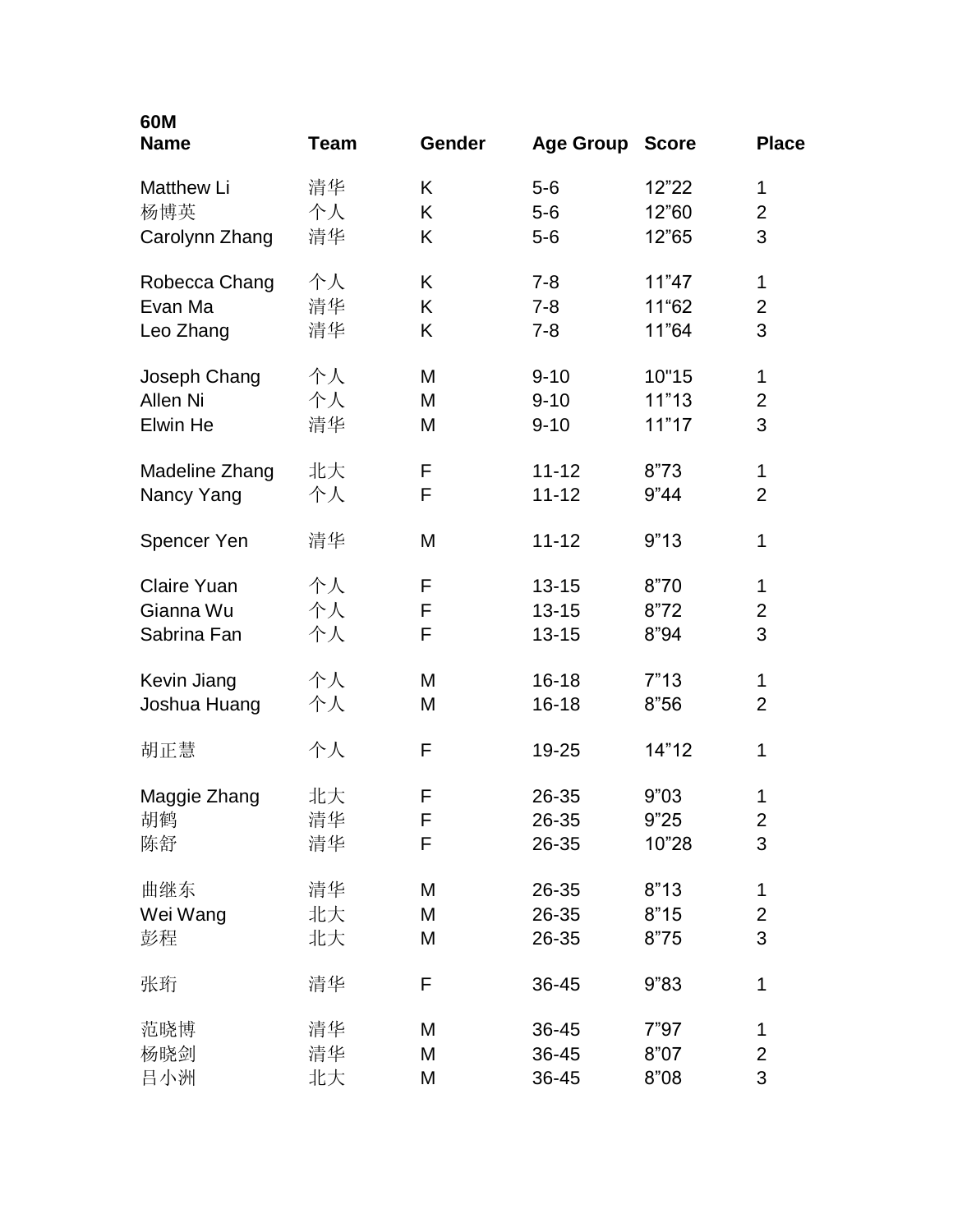| 鲁京                               | 清华 | M | 46-55     | 8"53  | 1              |
|----------------------------------|----|---|-----------|-------|----------------|
| 马玉海                              | 北大 | M | 46-55     | 8"83  | $\overline{2}$ |
| Wenbo Wang                       | 清华 | M | 46-55     | 9"00  | 3              |
| 彭桂之                              | 北大 | M | 56-65     | 11"07 | $\mathbf{1}$   |
| Alex Ku                          | 个人 | M | 65 up     | 10"20 | $\mathbf{1}$   |
| <b>100M</b><br><b>Matthew Li</b> | 清华 | Κ | $5-6$     | 20"18 | $\mathbf 1$    |
| Carolynn Zhang                   | 清华 | Κ | $5-6$     | 20"69 | $\overline{2}$ |
| 杨博英                              | 个人 | Κ | $5-6$     | 20"81 | 3              |
| Evan Ma                          | 清华 | Κ | $7 - 8$   | 18"84 | $\mathbf{1}$   |
| 马格非                              | 个人 | Κ | $7 - 8$   | 19"07 | $\overline{2}$ |
| Fonda Hu                         | 个人 | Κ | $7 - 8$   | 19"20 | 3              |
| Jennie Gai                       | 个人 | F | $9 - 10$  | 18"22 | $\mathbf{1}$   |
| Jaegueline Zhang                 | 个人 | F | $9 - 10$  | 18"81 | $\overline{2}$ |
| <b>Richard Hu</b>                | 个人 | M | $9 - 10$  | 18"20 | $\mathbf{1}$   |
| Elwin He                         | 清华 | M | $9 - 10$  | 18"23 | $\overline{2}$ |
| William Wu                       | 个人 | M | $9 - 10$  | 21"56 | 3              |
| Medeline Zhang                   | 北大 | F | $11 - 12$ | 15"13 | 1              |
| Nancy Tang                       | 个人 | F | $11 - 12$ | 15"42 | $\overline{2}$ |
| Spencer Yen                      | 清华 | M | $11 - 12$ | 15"12 | 1              |
| Daniel Luo                       | 清华 | M | $11 - 12$ | 16"74 | $\overline{2}$ |
| <b>Clare Yuan</b>                | 个人 | F | $13 - 15$ | 14"59 | 1              |
| 林泳恩                              | 个人 | F | $13 - 15$ | 16"25 | $\overline{c}$ |
| Grace Deng                       | 清华 | F | $13 - 15$ | 17"28 | 3              |
| 杨博达                              | 个人 | М | $13 - 15$ | 14"40 | 1              |
| David Wong                       | 个人 | M | $13 - 15$ | 14"83 | $\overline{2}$ |
| Kevin Jiang                      | 个人 | М | $16 - 18$ | 12"41 | 1              |
| Wayne Kuo                        | 个人 | M | $16 - 18$ | 12"49 | $\overline{2}$ |
| Joshua Huang                     | 清华 | M | $16 - 18$ | 14"35 | 3              |
| Song Luan                        | 个人 | Μ | 19-25     | 14"58 | 1              |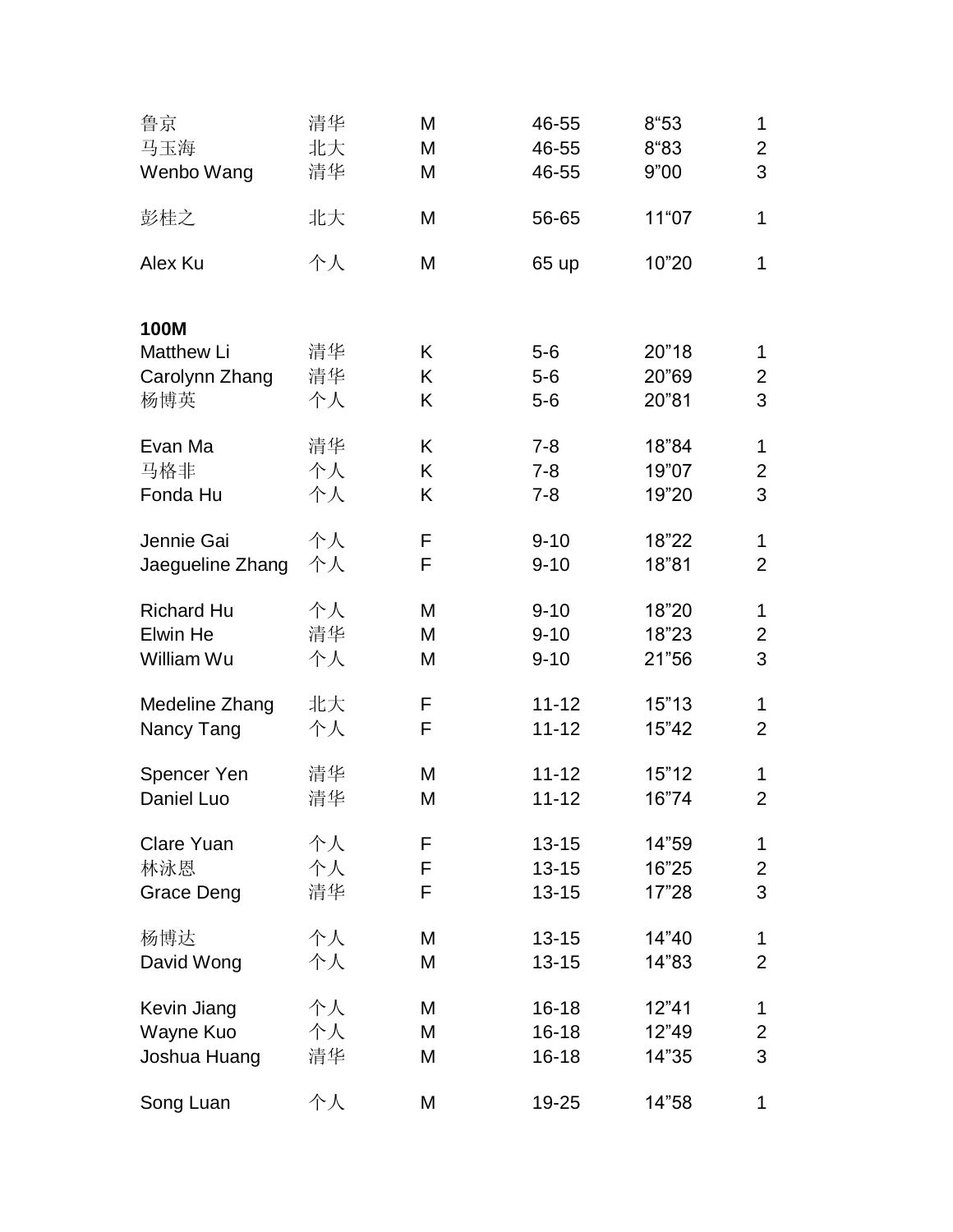| Maggie Zhang                                                  | 北大             | F           | 26-35                   | 15"59                   | 1              |
|---------------------------------------------------------------|----------------|-------------|-------------------------|-------------------------|----------------|
| 李艳                                                            | 清华             | F           | 26-35                   | 15"75                   | $\overline{2}$ |
| 胡鹤                                                            | 清华             | F           | 26-35                   | 16"38                   | 3              |
| Shengchun Wang                                                | 北大             | M           | 26-35                   | 11"84                   | 1              |
| Wei Wang                                                      | 北大             | M           | 26-35                   | 13"44                   | $\overline{2}$ |
| 曲继东                                                           | 清华             | M           | 26-35                   | 13"77                   | 3              |
| 云小雯                                                           | 清华             | F           | 36-45                   | 17"07                   | 1              |
| Qing Wang                                                     | 个人             | F           | 36-45                   | 17"75                   | $\overline{2}$ |
| 杨晓剑                                                           | 清华             | M           | 36-45                   | 13"25                   | $\mathbf 1$    |
| 刘向远                                                           | 北大             | M           | 36-45                   | 13"94                   | $\overline{2}$ |
| Wendo Wang                                                    | 清华             | M           | 46-55                   | 14"59                   | 1              |
| 厉琮健                                                           | 清华             | M           | 56-65                   | 12"36                   | 1              |
| 彭桂之                                                           | 北大             | M           | 56-65                   | 18"06                   | $\overline{2}$ |
| 200M:<br><b>Winston Xu</b><br><b>Brandon Wang</b><br>Remy Liu | 清华<br>清华<br>个人 | Κ<br>Κ<br>Κ | $5-6$<br>$5-6$<br>$5-6$ | 49"83<br>56"88<br>59"40 | 1<br>2<br>3    |
| Rebecca Chuang                                                | 个人             | Κ           | $7 - 8$                 | 41"66                   | 1              |
| Angela Yang                                                   | 个人             | Κ           | $7 - 8$                 | 45"48                   | $\overline{2}$ |
| <b>Brandon Yuan</b>                                           | 个人             | Κ           | $7 - 8$                 | 46"03                   | 3              |
| Jacqueline Zhang                                              | 个人             | F           | $9 - 10$                | 41"85                   | 1              |
| Clarissa Wang                                                 | 清华             | F           | $9 - 10$                | 44"00                   | $\overline{2}$ |
| Medeline Zhang                                                | 北大             | F           | $11 - 12$               | 31"33                   | 1              |
| <b>Clare Yuan</b>                                             | 个人             | F           | $13 - 15$               | 30"94                   | 1              |
| Grace Dong                                                    | 个人             | F           | $13 - 15$               | 40"32                   | $\overline{2}$ |
| Ruijie Shao                                                   | 个人             | M           | $13 - 15$               | 29"14                   | 1              |
| Harvey Huang                                                  | 个人             | M           | $13 - 15$               | 32"32                   | 2              |
| David Wong                                                    | 个人             | Μ           | $13 - 15$               | 41"76                   | 3              |
| Wayne Kuo                                                     | 个人             | M           | $16 - 18$               | 26"31                   | 1              |
| Kevin Jiang                                                   | 个人             | Μ           | $16 - 18$               | 26"66                   | $\overline{2}$ |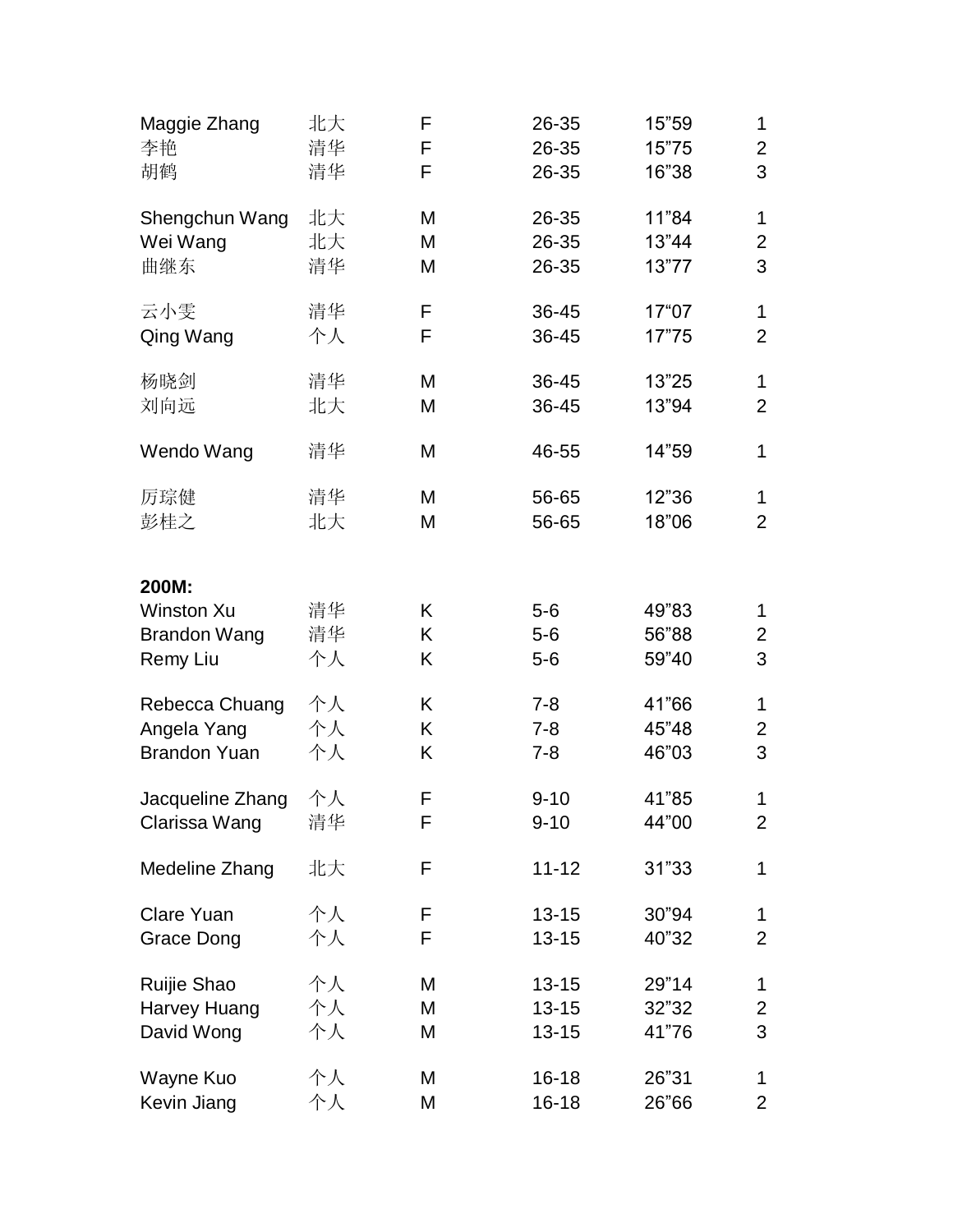| Joshua Huang        | 个人 | M | $16 - 18$ | 31"10   | 3              |
|---------------------|----|---|-----------|---------|----------------|
| 李艳                  | 清华 | F | 26-35     | 33"51   | $\mathbf{1}$   |
| 彭程                  | 北大 | M | 26-35     | 31"49   | 1              |
| 曲宁                  | 北大 | M | 26-35     | 32"84   | $\overline{2}$ |
| 张珩                  | 清华 | F | 36-45     | 34"48   | 1              |
| 张亮                  | 清华 | M | 36-45     | 26"25   | 1              |
| 杨晓剑                 | 清华 | M | 36-45     | 27"69   | $\overline{2}$ |
| 刘向远                 | 北大 | M | 36-45     | 29"31   | 3              |
| 马玉海                 | 北大 | M | 46-55     | 32"00   | 1              |
| 厉琮健                 | 清华 | M | 56-65     | 25"97   | $\mathbf{1}$   |
| 彭桂之                 | 北大 | M | 56-65     | 40"76   | $\overline{2}$ |
|                     |    |   |           |         |                |
| 贾巧                  | 清华 | F | 66 up     | 54"88   | $\mathbf{1}$   |
| 400M:               |    |   |           |         |                |
| <b>Winston Xu</b>   | 清华 | K | $5-6$     | 1'51"09 | 1              |
| <b>Brandon Wang</b> | 清华 | Κ | $5-6$     | 2'12"66 | $\overline{2}$ |
| 马格非                 | 个人 | Κ | $7 - 8$   | 1'39"94 | 1              |
|                     |    |   |           |         |                |
| Clarissa Wang       | 清华 | F | $9 - 10$  | 1'46"00 | $\mathbf{1}$   |
| <b>Brandon Liu</b>  | 华大 | M | $11 - 12$ | 1'19"09 | 1              |
| Daniel Luo          | 清华 | M | $11 - 12$ | 1'24"90 | $\overline{2}$ |
|                     |    |   |           |         |                |
| <b>Grace Dong</b>   | 清华 | F | $13 - 15$ | 1'25"65 | 1              |
| Harvey Huang        | 个人 | M | $13 - 15$ | 1'06"42 | 1              |
| 杨博达                 | 个人 | М | $13 - 15$ | 1'12"15 | $\overline{2}$ |
| Jefferey Freund     | 北大 | M | 19-25     | 1'03"00 | 1              |
| Dan Lv              | 北大 | F | 26-35     | 1'26"65 | $\mathbf{1}$   |
| Li Zhang            | 个人 | M | 26-35     | 1'01"26 | $\mathbf 1$    |
| 曲宁                  | 北大 | M | 26-35     | 1'15"13 | $\overline{2}$ |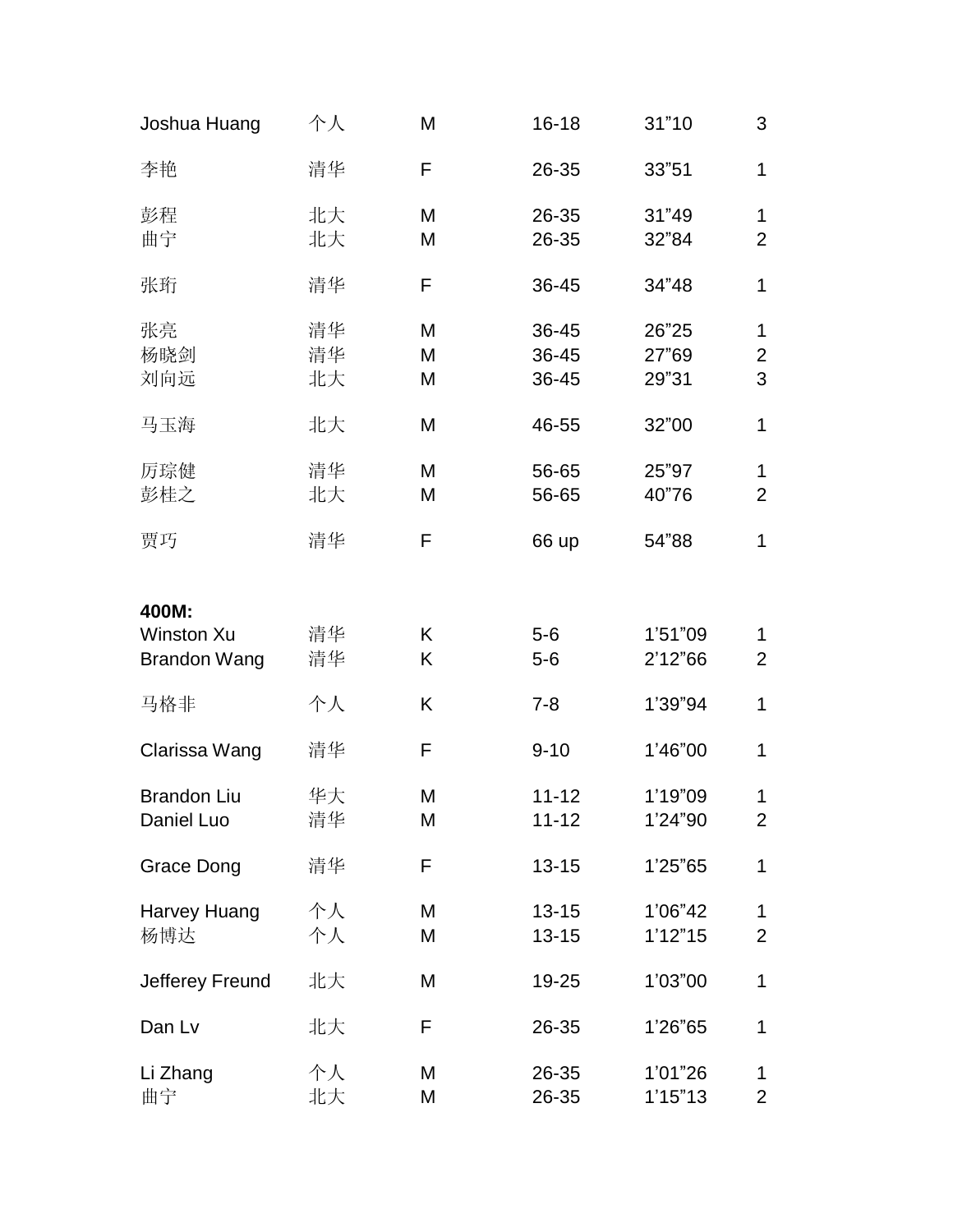| 张珩<br>柳珊                               | 清华<br>个人       | F<br>F      | 36-45<br>36-45                      | 1'14"97<br>1'19"91            | 1<br>$\overline{2}$            |
|----------------------------------------|----------------|-------------|-------------------------------------|-------------------------------|--------------------------------|
| 张雷<br>张亮                               | 清华<br>清华       | M<br>M      | 36-45<br>36-45                      | 1'03"97<br>1'10"24            | $\mathbf{1}$<br>$\overline{2}$ |
| 万勇兵<br>马玉海                             | 西大<br>北大       | M<br>M      | 46-55<br>46-55                      | 1'07"68<br>1'09"41            | 1<br>$\overline{2}$            |
| 厉琮健                                    | 清华             | M           | 56-65                               | 1'01"47                       | 1                              |
| Alex Ku                                | 个人             | M           | 66 up                               | 1'38"50                       | 1                              |
| 800M:<br>Cassandra Yu<br>Jennie Gai    | 个人<br>个人       | F<br>F      | $9 - 10$<br>$9 - 10$                | 3'15"09<br>3'41"75            | 1<br>$\overline{2}$            |
| <b>Christine Yu</b>                    | 个人             | F           | $11 - 12$                           | 3'06"00                       | 1                              |
| Andrew Zhang<br><b>Brandon Liu</b>     | 北大<br>华大       | M<br>M      | $11 - 12$<br>$11 - 12$              | 3'12"29<br>3'16"30            | 1<br>$\overline{2}$            |
| Grace Ling                             | 个人             | F           | $13 - 15$                           | 2'46"68                       | 1                              |
| Nick Cai<br>Harvey Huang<br>David Wong | 个人<br>个人<br>个人 | M<br>M<br>M | $13 - 15$<br>$13 - 15$<br>$13 - 15$ | 2'19"43<br>2'51"18<br>3'12"36 | 1<br>$\overline{2}$<br>3       |
| Dan Lv                                 | 北大             | F           | 26-35                               | 3'22"18                       | 1                              |
| 夏华夏<br>梁安石<br>董昱                       | 清华<br>清华<br>个人 | M<br>M<br>M | 26-35<br>26-35<br>26-35             | 2'37"77<br>2'42"37<br>3'15"65 | 1<br>$\overline{2}$<br>3       |
| 姚雅红<br>柳珊<br>Jin Zhu                   | 清华<br>个人<br>北大 | F<br>F<br>F | 36-45<br>36-45<br>36-45             | 3'00"71<br>3'07"43<br>3'48"91 | 1<br>2<br>3                    |
| 黄健涛                                    | 清华             | M           | 36-45                               | 2'27"94                       | 1                              |
| 万勇兵                                    | 西大             | M           | 46-55                               | 2'43"48                       | 1                              |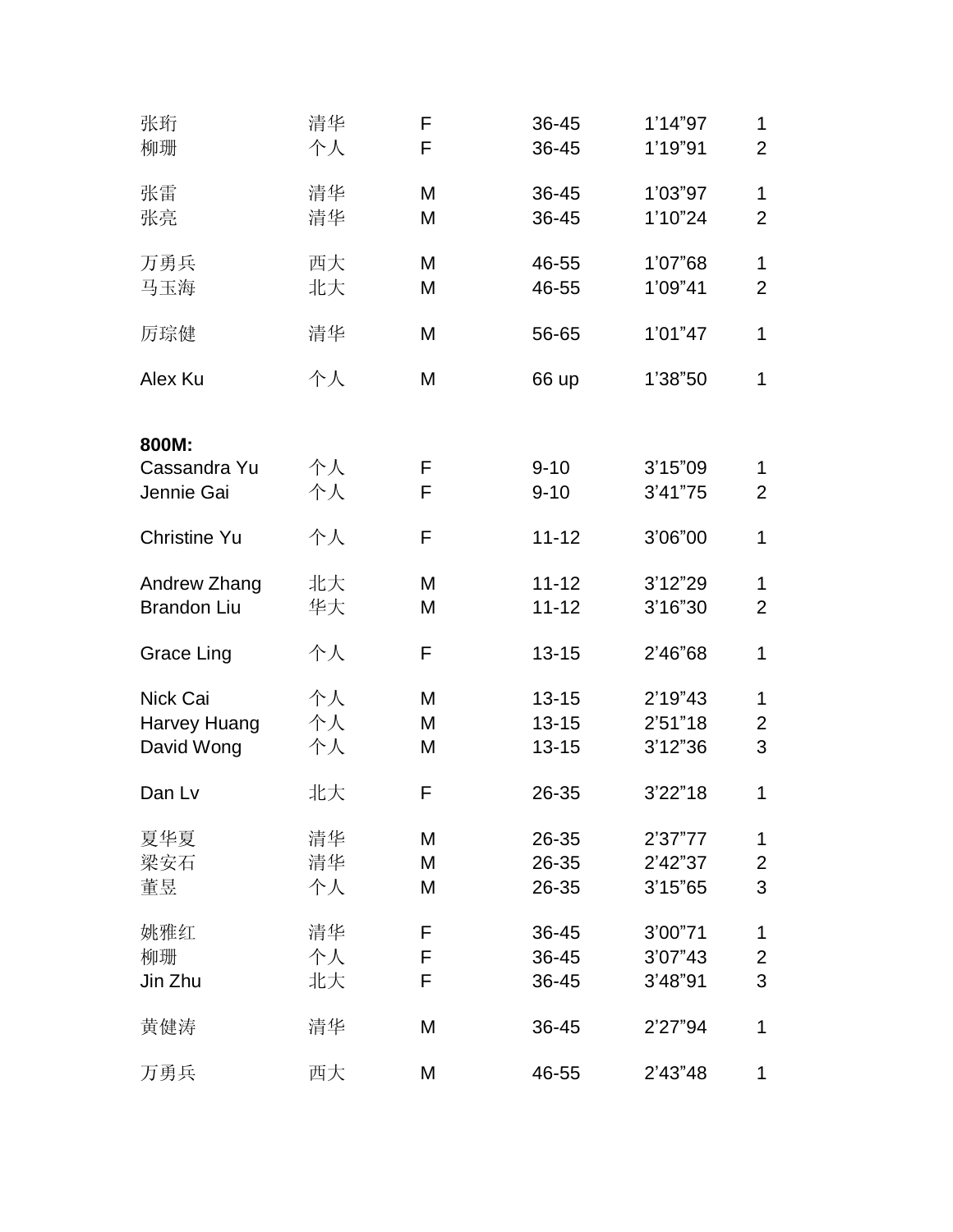| 李兆伟                                   | 个人              | M           | 56-65                               | 2'46"00                          | 1                                  |
|---------------------------------------|-----------------|-------------|-------------------------------------|----------------------------------|------------------------------------|
| 1500M:<br>Grace Ling                  | 个人              | F           | $16 - 18$                           | 5'27"00                          | 1                                  |
| <b>Thomas Qian</b><br>李久祎<br>Nick Cai | 个人<br>个人<br>个人  | M<br>M<br>M | $16 - 18$<br>$16 - 18$<br>$16 - 18$ | 4'51"38<br>5'27"35<br>5'45"72    | $\mathbf 1$<br>$\overline{2}$<br>3 |
| 张宇<br>夏华夏                             | 清华<br>清华        | M<br>M      | 26-35<br>26-35                      | 4'50"00<br>5'28"00               | $\mathbf 1$<br>$\overline{2}$      |
| 姚雅红<br>张珩<br>王韵                       | 清华<br>清华<br>个人  | F<br>F<br>F | 36-45<br>36-45<br>36-45             | 6'09"38<br>6'31"87<br>7'31"47    | $\mathbf 1$<br>$\overline{c}$<br>3 |
| 黄健涛                                   | 清华              | M           | 36-45                               | 4'54'00                          | 1                                  |
| 万勇兵                                   | 西大              | M           | 46-55                               | 5'28"00                          | 1                                  |
| Jiai Li                               | 个人              | M           | 56-65                               | 6'09"15                          | 1                                  |
| 3000M:<br>Grace Ling                  | 个人              | F           | $16 - 18$                           | 12'12"21                         | 1                                  |
| 李久祎<br>Andrew Zhang                   | 个人<br>北大        | M<br>M      | $16 - 18$<br>$16 - 18$              | 12'34"92<br>14'24"58             | 1<br>$\overline{2}$                |
| 张宇<br>刘民<br>Ziran Wu                  | 清华<br>清华<br>中科大 | M<br>M<br>M | 26-35<br>26-35<br>26-35             | 10'42"53<br>12'22"75<br>12'30"59 | 1<br>2<br>3                        |
| 姚雅红<br>Vicky In                       | 清华<br>清华        | F<br>F      | 36-45<br>36-45                      | 13'44"88<br>17'05"16             | 1<br>$\overline{2}$                |
| 黄健涛                                   | 清华              | M           | 36-45                               | 10'58"75                         | 1                                  |
| 李兆伟                                   | 个人              | M           | 56-65                               | 13'04"08                         | 1                                  |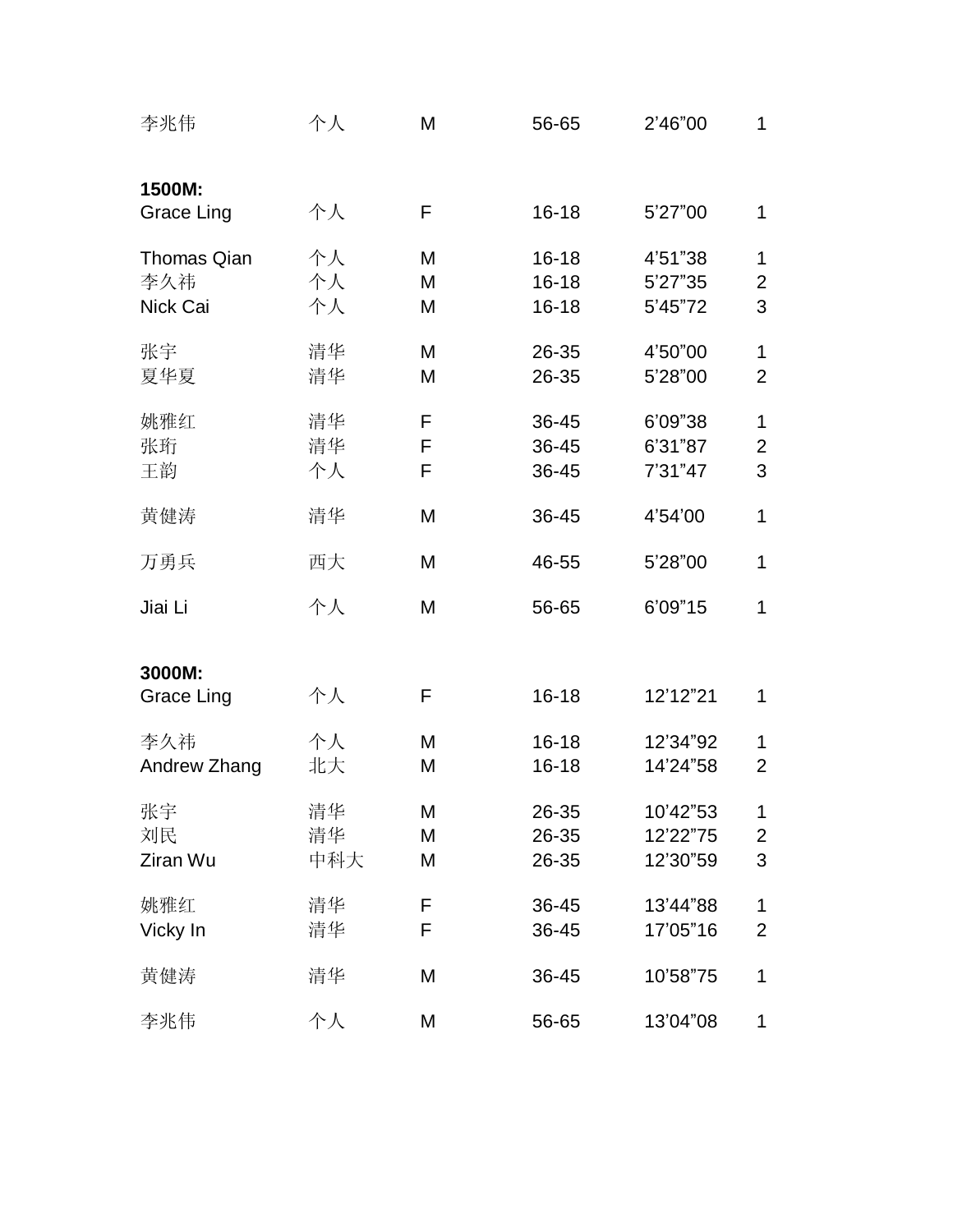| 4x100M: |  |  |
|---------|--|--|
|---------|--|--|

|                                                   | 清华                | K           | $5-6$                   | 1'49"91                 | 1                        |
|---------------------------------------------------|-------------------|-------------|-------------------------|-------------------------|--------------------------|
|                                                   | 清华<br><b>UCSF</b> | K<br>Κ      | $7 - 8$<br>$7 - 8$      | 1'25"53<br>1'35"00      | 1<br>$\overline{2}$      |
|                                                   | <b>UCSF</b>       | K           | $9 - 10$                | 1'15''43                | 1                        |
|                                                   | 清华<br>北大          | F<br>F      | 26-35<br>26-35          | 1'04"88<br>1'05"84      | 1<br>$\overline{2}$      |
|                                                   | 北大<br>清华          | M<br>M      | 26-35<br>26-35          | 54"49<br>57"15          | 1<br>$\overline{2}$      |
|                                                   | 清华                | F           | 36-45                   | 1'07"00                 | 1                        |
|                                                   | 清华1<br>北大<br>清华   | M<br>M<br>M | 36-45<br>36-45<br>36-45 | 52"94<br>55"41<br>59"87 | 1<br>$\overline{2}$<br>3 |
|                                                   | 清华                | M           | 46-55                   | 55"51                   | 1                        |
| 4X400M:                                           |                   |             |                         |                         |                          |
|                                                   | 清华                | F           | $16 - 18$               | 6'05"07                 | 1                        |
|                                                   | 北大                | F           | 26-35                   | 6'48"11                 | 1                        |
|                                                   | 清华<br>北大          | M<br>M      | 26-35<br>26-35          | 4'22"18<br>4'24"72      | 1<br>$\overline{2}$      |
|                                                   | 清华                | F           | 36-45                   | 5'28"65                 | 1                        |
|                                                   | 清华                | M           | 36-45                   | 4'28"89                 | 1                        |
|                                                   | 清华                | M           | 46-55                   | 5'10"56                 | 1                        |
| Long Jump:                                        |                   |             |                         |                         |                          |
| <b>Brandon Wang</b><br>Bryan Xiao<br>Jeffrey Kang | 清华<br>个人<br>个人    | K<br>K<br>K | $5-6$<br>$5-6$<br>$5-6$ | 2.12M<br>1.59M<br>1.53M | 1<br>$\overline{2}$<br>3 |
| Andrew Shao                                       | 个人                | K           | $7 - 8$                 | 2.00M                   | 1                        |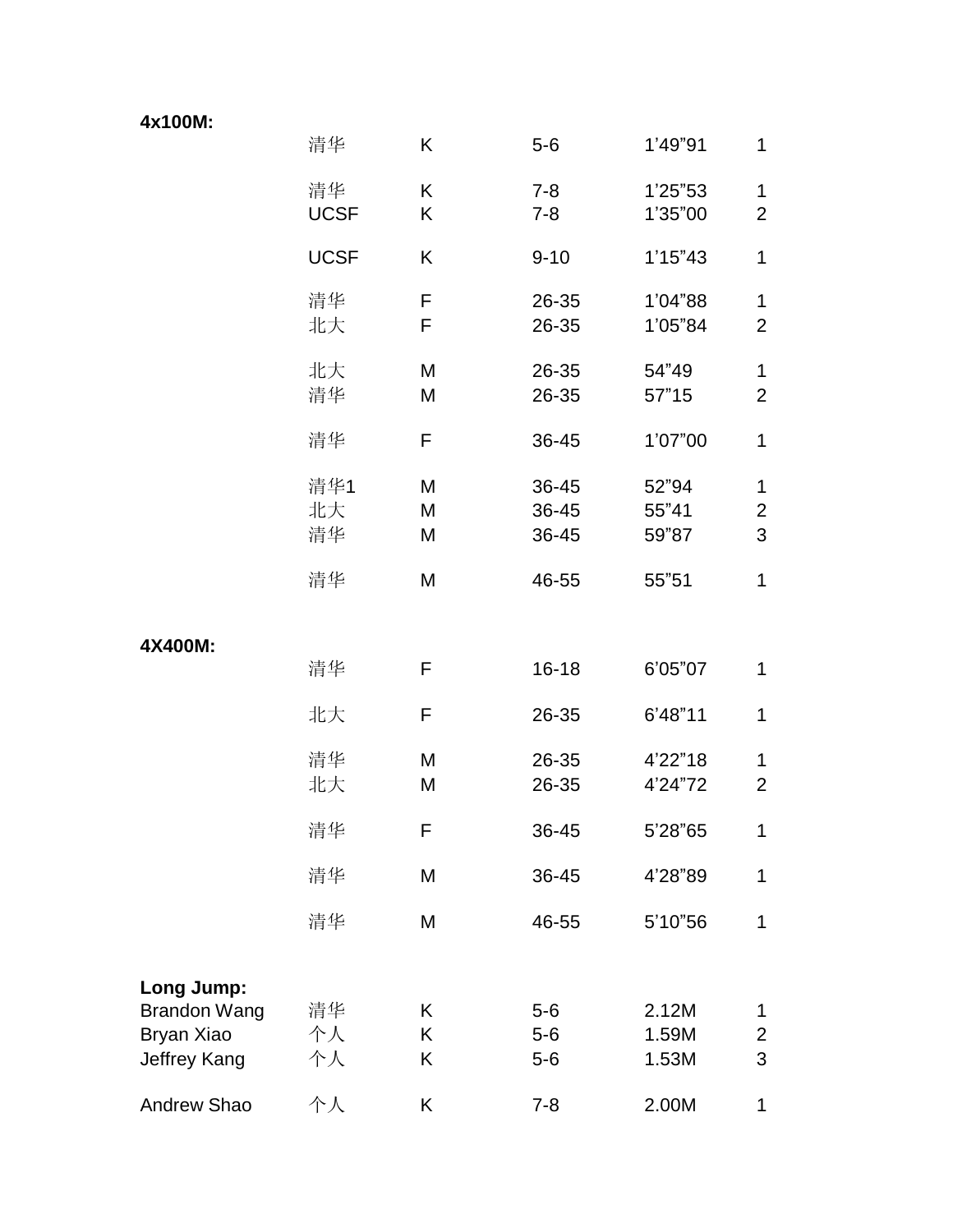| Katra He                                 | 个人             | F           | $9 - 10$                | 2.37M                   | 1                        |
|------------------------------------------|----------------|-------------|-------------------------|-------------------------|--------------------------|
| Ryan Qian<br>Elwin He                    | 个人<br>清华       | M<br>M      | $9 - 10$<br>$9 - 10$    | 2.71M<br>2.56M          | 1<br>$\overline{2}$      |
| Tai He                                   | 个人             | F           | $11 - 12$               | 2.70M                   | 1                        |
| Daniel Luo                               | 清华             | M           | $11 - 12$               | 2.84M                   | 1                        |
| Angela Dong                              | 个人             | F           | $13 - 15$               | 3.14M                   | 1                        |
| Joshua Huang                             | 清华             | M           | $16 - 18$               | 4.69M                   | 1                        |
| Maggie Znang<br>陈舒                       | 北大<br>清华       | F<br>F      | 26-35<br>26-35          | 3.86M<br>3.67M          | 1<br>$\overline{2}$      |
| 曲继东                                      | 清华             | M           | 26-35                   | 4.88M                   | 1                        |
| 祝莉<br>Annie Du                           | 清华<br>清华       | F<br>F      | 36-45<br>36-45          | 3.66M<br>2.91M          | 1<br>$\overline{2}$      |
| John Qian<br>Jack Qu<br><b>Belly Tai</b> | 个人<br>个人<br>个人 | M<br>M<br>M | 46-55<br>46-55<br>46-55 | 4.71M<br>4.51M<br>4.41M | 1<br>$\overline{2}$<br>3 |
| 彭桂之                                      | 北大             | M           | 56-65                   | 2.25M                   | 1                        |
| Alex Ku                                  | 个人             | M           | 65 up                   | 3.15M                   | 1                        |
| <b>Triple Jump:</b><br>Joshua Huang      | 清华             | M           | $16 - 18$               | 9.00M                   | 1                        |
| 彭程<br>曲继东                                | 北大<br>清华       | M<br>M      | 26-35<br>26-35          | 9.70M<br>9.64M          | 1<br>$\overline{2}$      |
| 黄健涛                                      | 清华             | M           | 36-45                   | 9.30M                   | 1                        |
| 鲁京<br>黄来强                                | 清华<br>清华       | M<br>M      | 46-55<br>46-55          | 9.73M<br>8.87M          | 1<br>$\overline{2}$      |